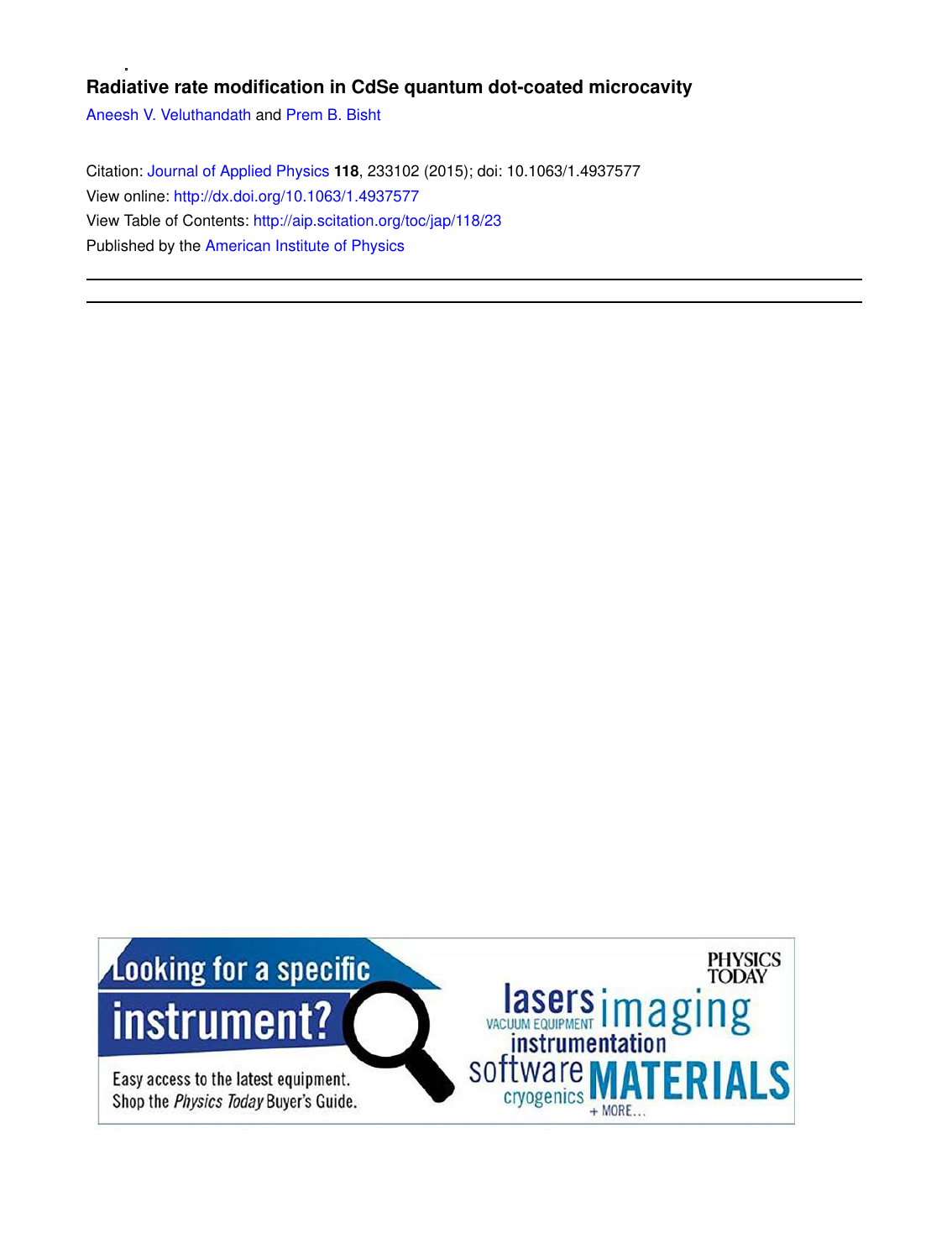

# Radiative rate modification in CdSe quantum dot-coated microcavity

Aneesh V. Veluthandath and Prem B. Bisht<sup>a)</sup>

Department of Physics, Indian Institute of Technology Madras, Chennai 600036, India

(Received 28 August 2015; accepted 29 November 2015; published online 15 December 2015)

Whispering gallery modes (WGMs) of the microparticles with spherical or cylindrical symmetry have exceptionally high quality factors and small mode volume. Quantum dots (QDs) are zero dimensional systems with variable band gap as well as luminescent properties with applications in photonics. In this paper, the WGMs have been observed in the luminescence spectra of CdSe QD-coated single silica microspheres. Theoretical estimations of variation of resonance frequency, electric field, and Q-values have been done for a multilayer coating of QDs on silica microspheres. Observed WGMs have been identified for their mode number and polarization using Mie theory. Broadening of modes due to material absorption has been observed. Splitting of WGMs has also been observed due to coherent coupling of counter propagating waves in the microcavity due to the presence of QDs. At room temperature, the time-resolved study indicates the modification of the radiative rate due to coupling of WGMs of the microcavity-QD hybrid system.  $\odot$  2015 AIP Publishing LLC. [http://dx.doi.org/10.1063/1.4937577]

# I. INTRODUCTION

Light trapped in a dielectric microsphere can result in the observation of sharp resonances called whispering gallery modes (WGMs) or morphology dependent resonance.<sup>1</sup> These microcavity resonances exhibit quality factors of the order of  $10^4$ - $10^9$  and have a low mode volume.<sup>2</sup> The resonance frequencies and Q values of the WGMs depend on the size of the microcavity as well as on the refractive index contrast between the microresonator and the surrounding medium. WGMs have found applications in low threshold microlasers,<sup>3</sup> add-drop filters,<sup>4</sup> and refractive index sensors.<sup>5</sup> Fluorescence based WGM refractive index sensors gained attention due to their simplicity and robustness.<sup>6</sup> The high refractive index fluorescent layer used on sensors is known to increase the sensitivity.<sup>7</sup>

Quantum dots (QDs) are semiconductor nanocrystals of high refractive index with sizes less than 10 nm.<sup>8</sup> Energy levels of QDs are quantized, and hence sometime these are referred as artificial atoms. As the motion of the electrons is confined in 3D, the QDs exhibits properties intermediate to the bulk material and that of the single molecule.<sup>9</sup> Optical and electronic properties of QDs can be tuned by controlling their size $10,11$  for novel optoelectronic and electric devices.<sup>12,13</sup> QD based devices such as flash memories, $14$  photodetectors, $15$ light emitting diodes,  $^{16}$  and microlasers  $^{17,18}$  have been demonstrated. QDs are also finding applications in solar energy harvesting.<sup>19</sup>

WGMs have been observed in dye embedded microspheres.<sup>20–23</sup> However, organic dyes are susceptible to photobleaching. QDs are proposed as an attractive alternative to organic dyes due to their higher photostability. $^{24}$  In recent years, WGMs have been observed in photoluminescence (PL) and Raman spectra of QD-coated microspheres. $25,26$ QD coupled WGM based refractive index sensors were demonstrated by measuring the WGM shift.<sup>5,27</sup> OD coupled WGM lasers have also been demonstrated.<sup>28–30</sup>

If an emitter is kept in the vicinity of a dielectric microcavity, its transition moment can be modified following the Fermi's golden rule.<sup>9</sup> The radiative rate can either be enhanced<sup>9,31–33</sup> or inhibited<sup>34,35</sup> depending on the fact whether the emission spectrally coincides with the resonance peak or the valley of WGM resonances. Lin et al.<sup>36</sup> measured the radiative rate enhancement and inhibition of chelated europium ions in falling droplets of dimethylformamide. There is a significant amount of literature on WGM modified radiative rate and energy transfer of organic dyes. $22,37-41$  Purcell regime of QDs coupled WGMs can be exploited for various applications such as single photon source and amplified spontaneous emission. To observe the Purcell enhancement, the natural line width of the QDs should be less than the free spectral range (FSR) of the microcavity.<sup>42</sup> The WGMs in QD-microsphere systems have been studied by Gaponik et al.<sup>25</sup> The CdSe QDs have a line width of a few  $cm^{-1}$  at low temperatures.<sup>43</sup> Due to phonon interactions, the natural line width of QDs increases with temperature.<sup>44</sup> A few studies on Purcell enhancement of CdSe QD coupled-WGM resonators have been done at cryogenic temperatures.<sup>43,45</sup> However, studies on the rate modification at higher temperature do not exist in the literature. From the point of view of technological relevance, such studies may help fabricate cavity-QED based devices and hybrid sensors.<sup>46</sup> In view of the above, we report here the spontaneous emission rate enhancement of CdSe QDs coupled WGMs of single microcavity at room temperature.

# II. EXPERIMENTAL

Commercially available sample of colloidal quantum dots (MKN-CdSe-T500) dispersed in toluene was used asreceived. The characterization of QDs in solution by steady state spectra was done by using a dual beam UV-Visible  $s<sup>a</sup>$ E-mail: bisht@iitm.ac.in spectrometer (JASCO, V-570) and a spectrofluorometer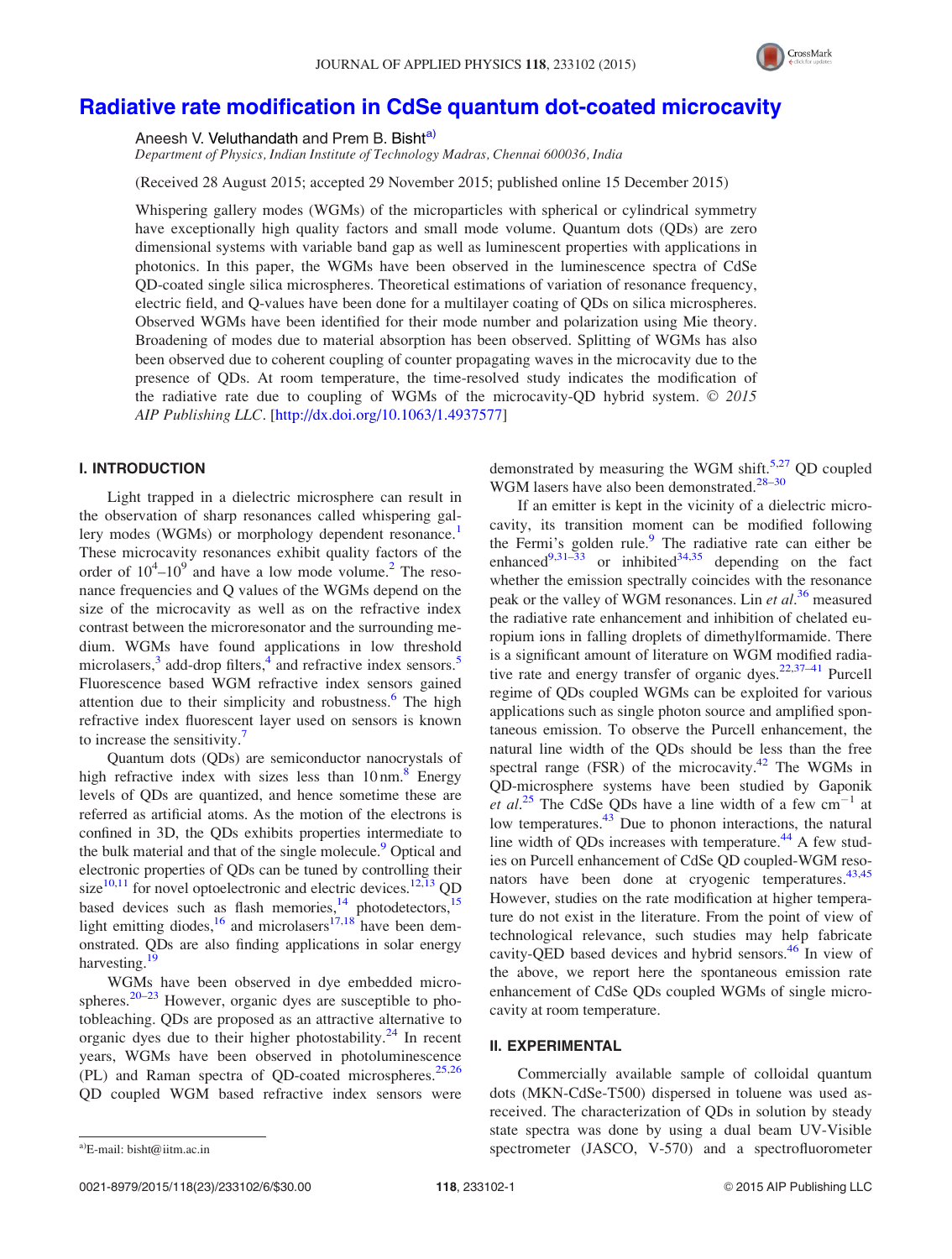(JASCO, FP-6600). The preparation of CdSe QDs coated microspheres was done in a manner suggested by Finlayson et  $al^{47}$  In brief, the silica microspheres were treated with 10% hexamethyldisilazane (HMDS) in methanol for half an hour. The toluene solution of CdSe QDs was added to the treated microspheres dispersed in 2-propanol. The mixture was sonicated for 5 min and was kept in ambient conditions for the next 24 h to let the QDs precipitate on the microspheres. The microspheres were centrifuged and washed with 2-propanol and toluene, respectively, to remove the excess QDs. The QDs coated microspheres were kept on a clean glass plate for measurements. PL from the single microsphere was measured using a micro-Raman spectrometer (HR800UV, Horiba Jobin Yvon) with the excitation wavelength of argon ion laser (488 nm).

The luminescence lifetimes were measured with the timecorrelated single photon counting (TCSPC) technique under a fluorescence microscope (Nikon 80i). A 40 ps diode laser with a center wavelength of 470 nm (Pil047, Advance Photon system) was used for excitation. Emitted light was detected using a photomultiplier tube (Hamamatsu, R298). The system was calibrated by measuring the fluorescence decay of rhodamine 6G in methanol as a standard. Commercially available software TC900 and FAST (Edinburgh Instruments) were used in data collection and analysis, respectively. The goodness of the fit was judged by using the residuals and the  $\chi^2$ value. For a good fit, the  $\chi^2$  was around one, and residuals were distributed evenly about the zero line. Axisym method $48$ implemented in Comsol multiphysics (4.3b) was used to simulate layered microspheres. The scattering efficiency for a microcavity was obtained by using the programs of Bohran and Huffman.<sup>49,50</sup>

# III. THEORETICAL ASPECTS

#### A. Scattering efficiency of a microcavity

The resonance frequency and the Q-values of WGMs in a layered microsphere can be calculated using the Aden-Kerker theory. $22,51,52$  Refractive indices of the microsphere (of radius  $r$ ) and coating layer (of thickness  $t$ ) are denoted as  $m_1$  and  $m_2$ , respectively. The scattering efficiency of the layered microsphere is given as

$$
Q_{sca} = \frac{2\pi}{|k|^2} \sum_{n=1}^{\infty} (2n+1) \left( |a_n^s|^2 + |b_n^s|^2 \right), \tag{1}
$$

where  $k$  is complex propagation constant and  $n$  is called the mode number. The  $a_n^s$  and  $b_n^s$  are given as <sup>51,52</sup>

$$
a_n^s = \frac{\psi_n(x_2) \left[ \psi_n'(m_2 x_2) - A_n \chi_n'(m_2 x_2) \right] - m_2 \psi_n'(x_2) \left[ \psi_n(m_2 x_2) - A_n \chi_n(m_2 x_2) \right]}{\xi_n(x_2) \left[ \psi_n'(m_2 x_2) - A_n \chi_n'(m_2 x_2) \right] - m_2 \xi_n'(x_2) \left[ \psi_n(m_2 x_2) - A_n \chi_n(m_2 x_2) \right]},
$$
\n(2a)

$$
b_n^s = \frac{m_2 \psi_n(x_2) \left[ \psi_n'(m_2 x_2) - B_n \chi_n'(m_2 x_2) \right] - \psi_n'(x_2) \left[ \psi_n(m_2 x_2) - B_n \chi_n(m_2 x_2) \right]}{m_2 \xi_n(x_2) \left[ \psi_n'(m_2 x_2) - B_n \chi_n'(m_2 x_2) \right] - \xi_n'(x_2) \left[ \psi_n(m_2 x_2) - B_n \chi_n(m_2 x_2) \right]},
$$
\n(2b)

where  $x_2 = k(r + t)$  and  $\psi_n$ ,  $\chi_n$ , and  $\xi_n$  are Riccati-Bessel functions related to their spherical counter parts through the relations

$$
\psi_n(z) = xj_n(z), \chi_n(z) = -xn_n(z), \text{ and } \xi_n(z) = xh_n^{(1)}(z).
$$

The  $A_n$  and  $B_n$  are evaluated at the interface between the microsphere and the coating layer and are given as

$$
A_n = \frac{m_2 \psi_n(m_2 x) \psi'_n(m_1 x) - m_1 \psi'_n(m_2 x) \psi_n(m_1 x_1)}{m_2 \chi_n(m_2 x) \psi'_n(m_1 x) - m_1 \chi'_n(m_2 x) \psi_n(m_1 x)},
$$
 (3a)

$$
B_n = \frac{m_2 \psi_n(m_1 x) \psi'_n(m_2 x) - m_1 \psi'_n(m_1 x) \psi_n(m_2 x)}{m_2 \chi'_n(m_2 x) \psi_n(m_1 x) - m_1 \psi'_n(m_1 x) \chi_n(m_2 x)},
$$
(3b)

where  $x = kr$  is known as the x-parameter. In case of a homogeneous sphere, the  $A_n$  and  $B_n$  coefficients vanish and the  $a_n^s$  and  $b_n^s$  become corresponding Mie coefficients.<sup>22</sup>

WGMs are identified by the mode number  $(n)$  and mode order  $(m)$ . While *n* is the number of wavelengths that fit into the circumference of the microsphere, m is the number of nodes along the radial direction. For a  $TM_{40}$  mode, simulated images of first and second order modes are given in Figure 1. As can be seen, there are 40 spots near the periphery of the microsphere, each corresponding to a half wavelength  $(\lambda/2)$ . The FSR is defined as the frequency spacing between two successive modes of same polarization and mode order.

#### B. Purcell effect in a microcavity

According to Fermi's golden rule,<sup>53</sup> the radiative rate of a dipole can be different from its free space value. The new



FIG. 1. Simulations of WGMs in equatorial plane of a microsphere with radius (r) = 2.7  $\mu$ m and refractive index (m<sub>1</sub>) = 1.48 for the TM mode with  $n = 40$ , and mode orders  $m = 1$  (a) and  $m = 2$  (b).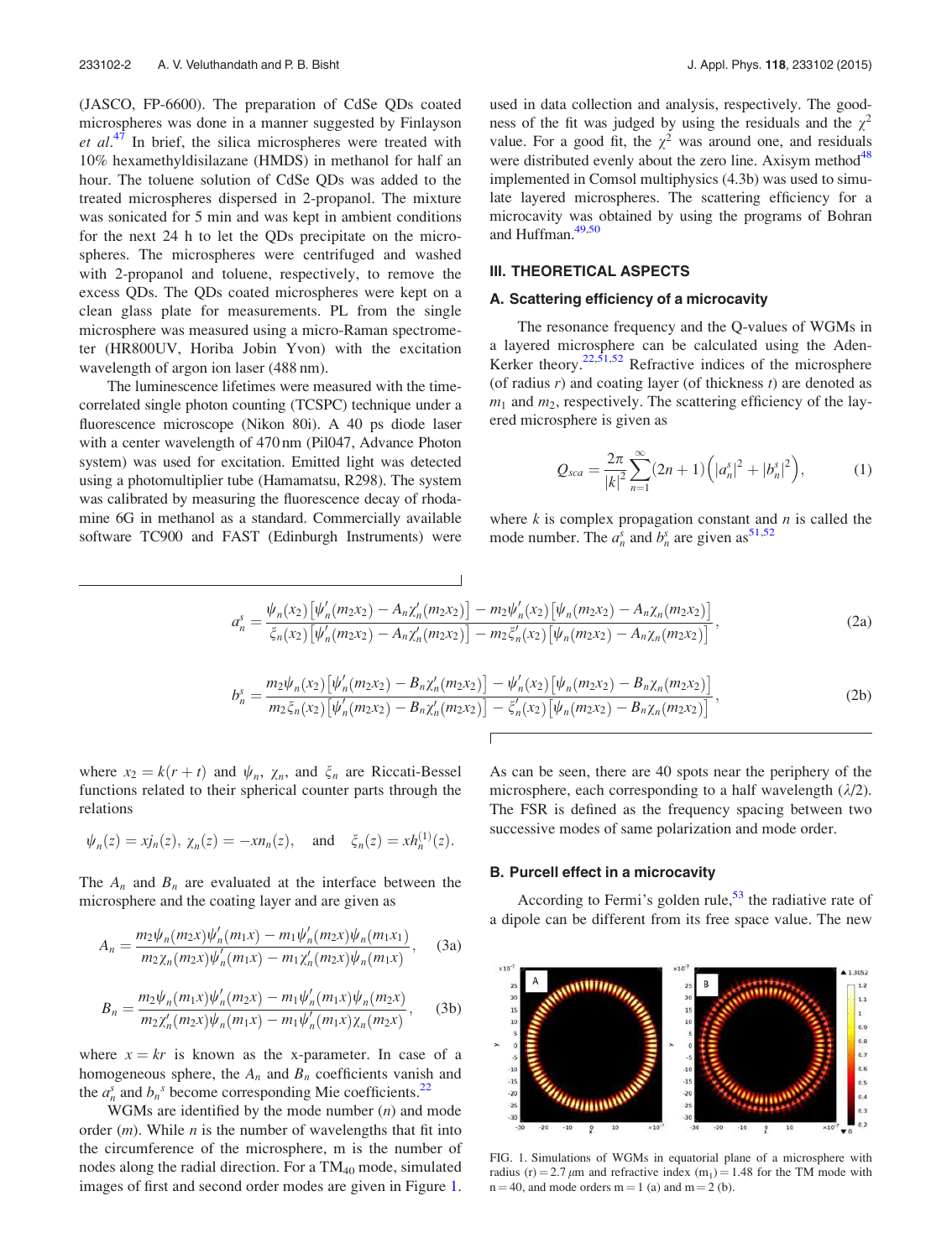rate  $(\Gamma_{cav})$  when the emitter is in resonance with cavity field is given as

$$
\Gamma_{cav} = \frac{3}{4\pi^2} \left(\frac{Q}{V_{eff}}\right) \lambda_0^3 \Gamma_0,\tag{4}
$$

where  $\Gamma_0$  is the free space value of the radiative rate,  $V_{\text{eff}}$  is the effective mode volume or the volume occupied by a particular resonator mode under consideration, and  $\lambda_0$  is the free space wavelength of the mode. The radiative rate is enhanced by a factor known as Purcell factor  $(F_p)^{54}$ 

$$
F_p = \frac{\Gamma_{cav}}{\Gamma_0} = \frac{3}{4\pi^2} \left(\frac{Q}{V_{eff}}\right) \lambda_0^3.
$$
 (5)

According to Yokoyama and Brorson, $42$  the following three conditions are required to observe the modification of the radiative rate: (i) the Q-factor of the cavity should be sufficiently large, (ii)  $V_{\text{eff}}$  should be small, and (iii) the line width of the emitter preferably be small compared with the FSR of WGMs.

#### C. Effect of coating thickness of QDs on microcavity

The coating of QDs on a microsphere acts as a high refractive index layer that drags the electric field further towards the periphery.<sup>55</sup> A typical simulation of electric field variation is shown in Figure 2. By assuming a multilayer coating of QDs with average size as 2.2 nm, a silica microsphere with a diameter of 5.9  $\mu$ m has been used for simulations for a first order  $TM_{44}$  mode.

The variation of the resonance frequency as a function of the coating layer is also shown in Fig.  $2(B)$ . It can be seen that the resonance frequency of the WGM decreases with the coating thickness and the shift is larger for the TE mode. The ratio of this frequency shift to the FSR is known as figure of merit of tunability.<sup>56</sup> Such coating dependent shifts in WGMs are useful in sensitive sensing applications.

The Q values of both TE and TM modes also increase on increasing the coating thickness<sup>57</sup> (Figure 3(A)). However, the Q values of the TE modes increase rapidly than those of the TM modes. The refractive index of a material is a complex quantity. It is represented as  $\eta + i\kappa$ , where  $\eta$  is the real part and  $\kappa$  is the imaginary component of the refractive index.  $\kappa$  is responsible for the material absorption. In the presence



FIG. 2. (A) Effect of QD coating on silica microsphere of  $r = 2.95 \mu m$  and  $m_1 = 1.48$  for  $t = 0$  (a) and  $t = 10$  nm with  $m_2 = 2.5$  (b). Electric field intensity along the radial direction is plotted for TM<sub>44,1</sub> mode. The inset shows the field near the surface of the sphere on expanded scale. (B) shows the effect of thickness on the peak frequency of the first order TE  $(①)$  and TM  $(\Box)$  modes.



FIG. 3. Variation of Q factor of modes of the microsphere of  $r = 2.95 \mu m$ and  $\eta = 1.48$  as a function of nanolayer thickness. The refractive index of the coating layer is 2.5 (A). (B) shows the scattering efficiency as a function of  $\kappa$  of the coating layer with a thickness of 5 nm. The  $\kappa$  values are (a) 0, (b)  $5 \times 10^{-7}$ .(c)  $10^{-5}$ , (d)  $5 \times 10^{-4}$ , (e) $10^{-3}$ , and (f)  $10^{-2}$ . Scattering spectra have been offseted for brevity of presentation. The peak frequency of  $b_{44,1}$ mode is  $5.36593 \times 10^{14}$  Hz.

of the material absorption, the total quality factor of the resonator  $(Q_{\text{tot}})$  becomes

$$
\frac{1}{Q_{tot}} = \frac{1}{Q_{rad}} + \frac{1}{Q_{mat}},\tag{6}
$$

where  $Q_{rad}$  is the radiation loss and  $Q_{mat}$  is due to material absorption and Rayleigh scattering.<sup>58</sup>

To further determine the effect of the absorption in the nanolayer, the scattering efficiency has been calculated as a function of  $\kappa$  (Fig. 3(B)). It is observed that the absorption leads to the reduction in scattering amplitude as well as the Q-value of the resonances. However, the effect of absorption is not so prominent on the higher order modes. The first order resonances disappear rapidly with subsequent reduction in their Q values for the  $\kappa$  value in the order of  $10^{-3}$ , whereas the second order resonances survive even up to the  $\kappa$  value of  $10^{-1}$ .

# IV. RESULTS AND DISCUSSION

# A. Steady state measurements and characterization of QDs

The absorption and PL spectra of colloidal solution of QD in toluene are given in Figure 4. The absorption peak is observed at 523.4 nm. The absorption spectrum has the full width at half maximum (fwhm) of  $1666 \text{ cm}^{-1}$ . The PL maximum occurs at 536 nm and has a fwhm of  $1192 \text{ cm}^{-1}$ . A Tauc plot has been used to estimate the energy band gap as follows. For a direct band gap semiconductor,  $(\alpha h\nu)^{1/2}$  is plotted as a function of energy ( $h\nu$ ). Here,  $\alpha$  is the absorption



FIG. 4. Absorption (a) and PL spectrum (b) of CdSe QDs in toluene (A). Excitation wavelength is 470 nm. (B) shows the Tauc plot; here  $\alpha$  is the absorption coefficient.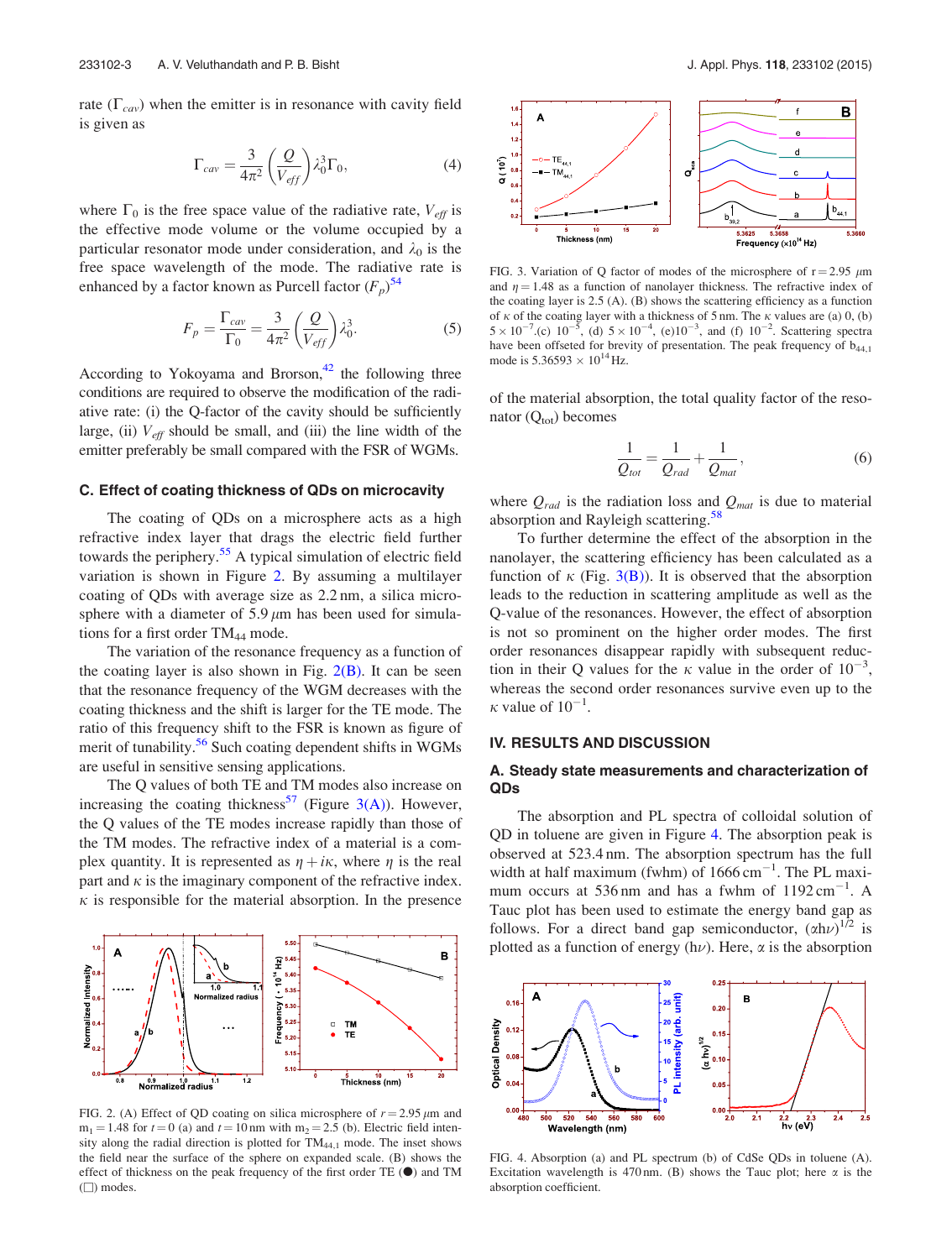

FIG. 5. Experimentally observed WGMs (A) in PL of CdSe coated microspheres with diameters of  $6 \mu m$  (a) and  $8 \mu m$  (b). (B) shows the expanded portion of curve (a) fitted with eq. 1 (C). The parameters of the fitting are  $m_1 = 1.4891$ ,  $r = 2.955 \mu m$ ,  $t = 2.2$ . nm with  $m_2 = 2.2$  nm.

coefficient that can be estimated from the optical density (OD) using the relation  $\alpha = 2.303 \times OD/d$ , where d is the thickness of sample.<sup>59</sup> A straight line is fitted on the plotted curve. The x-intercept of the fitted straight line gives the band gap energy of 2.2 eV. This value falls within the literature values reported for CdSe quantum dots. $60,61$ 

#### B. Cavity effects

# 1. Observation of WGMs in luminescence spectrum

Figure 5 shows the PL spectra for QD-coated single microspheres. The spectra exhibit peaks built upon the PL of CdSe QDs. The number of peaks in the spectrum of  $8 \mu m$ diameter microsphere is higher compared with that of  $6 \mu m$ . This is because the FSR decreases with the increase in the size. A portion of the  $6 \mu m$  diameter microsphere spectrum has been fitted with Aden-Kerker theory and is shown in the bottom panel. A single layer of QDs is assumed in the present case. It can be seen that the WGMs with first order are sharp, while broader peaks are observed for the second order WGMs. The spectra consist of both the TE and the TM modes. The intensity of the TE modes is higher than that of the TM modes. In this way, the structured PL spectra of QDs are characteristic by their coupling with the WGMs of the microcavity.

#### 2. Effect of absorption and splitting of modes

The effect of material absorption can be seen in the frequency range of  $18500 \text{ cm}^{-1}$  to  $19000 \text{ cm}^{-1}$ . The fwhm of the WGMs are higher in this range as compared with longer wavelength region due to self-absorption by the QDs. While the theoretically simulated Q values are of the order of  $10^6$ , a reduction in the Q-values is observed by a factor of  $10<sup>3</sup>$ . This reduction in Q value can be attributed to the absorption quality factor  $(Q<sub>mat</sub>)$  as discussed above (vide supra, Figure  $3(B)$ ). The absorption also reduces the amplitude of the WGMs.

A Rayleigh scatterer on the microsphere can coherently couple the two counter propagating waves in the WGMs.<sup>62</sup> A scatterer lifts the degeneracy of these modes. This leads to the splitting of first order modes<sup>62</sup> present in the periphery (Fig.  $1(a)$ ). In the present case, QD itself acts as the scatterer that couples the two degenerate counter propagating waves. A further expanded portion of a typical mode  $(TM_{43,1})$  is shown in Figure 6. Two peaks can be seen in the experimental spectra in contrast to the single peak predicted by the scattering theory. The mode can be fitted with a composite line of two Gaussian functions. It can be seen that the combined broad peak  $(Q=1.81 \times 10^3)$  can be expressed as a sum of two lines with higher Q values. Similar splitting has been reported by Gaponik et  $al.^{25}$  The weak side bands in the PL spectrum with intensities less than 10% of the main WGMs appear probably due to the size inhomogeneities of the microspheres.

# 3. Effect on radiative rate

Table I gives the lifetimes and amplitudes for the CdSe coated microspheres and in colloidal solution. It can be seen that the intensity decay  $(I(t))$  of colloidal QDs in toluene shows bi-exponential behaviour given by  $I(t) = B_1 e^{\frac{-t}{\epsilon_1}}$  $+ B_2 e^{\frac{-t}{2}}$ , where  $\tau_1$  and  $\tau_2$  are the decay constants and  $B_1$  and  $B_2$  are the corresponding amplitudes. The two lifetime components for this case are 1.01 ns and 11.32 ns, respectively. A dry thin film of QDs also gives two lifetimes as 0.60 and 3.84 ns, respectively.



FIG. 6. Splitting observed in  $TM_{43,1}$  mode (a) can be expressed with two Gaussian functions (b and c). The Q values of the two Gaussians are  $3.79 \times 10^3$  (a) and  $3.53 \times 10^3$  (b).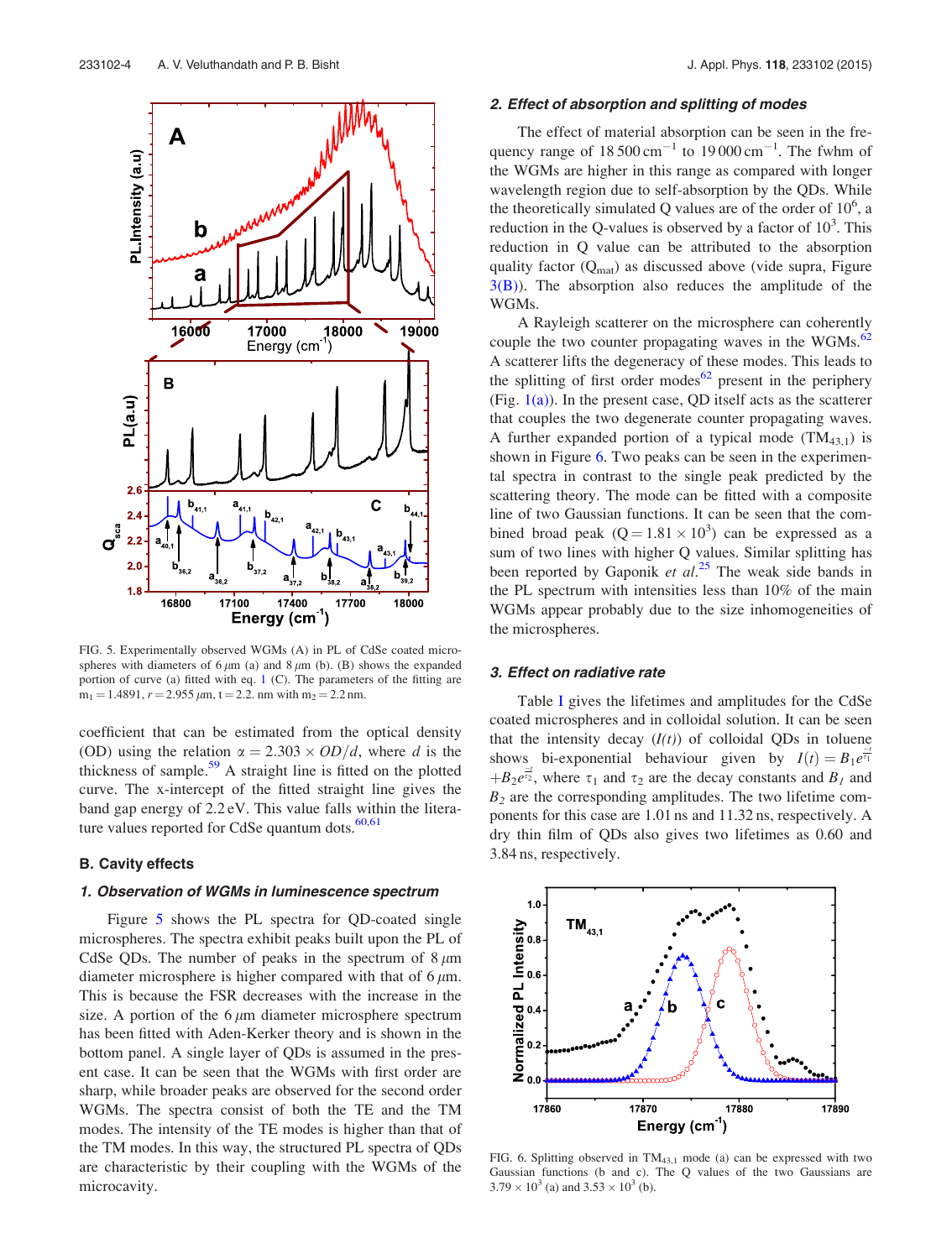TABLE I. Lifetimes and amplitudes of CdSe QDs in solution, film, and coated on silica microcavity.

| Sample                          |      | $\tau_1 (\pm 0.01 \text{ ns}) \quad \tau_2 (\pm 0.01 \text{ ns}) \quad B_1$ | $B_{2}$            |      |
|---------------------------------|------|-----------------------------------------------------------------------------|--------------------|------|
| OD solution                     | 1.01 | 11.32                                                                       | 0.39 0.15 1.26     |      |
| CdSe OD film                    | 0.60 | 3.84                                                                        | $0.35$ $0.04$ 1.13 |      |
| Silica microsphere (45 $\mu$ m) | 0.95 | 2.27                                                                        | $0.24$ 0.07        | 1.01 |
| Silica microsphere $(12 \mu m)$ | 0.43 |                                                                             |                    | 1.03 |

The lifetime of QDs is shorter in thin film because of inter-dot excitonic energy migration.<sup>63</sup> A 45  $\mu$ m diameter QD coated microsphere shows faster lifetime components of 0.95 ns and 2.27 ns, respectively. Further, for a 12  $\mu$ m diameter microsphere, a single exponential decay constant of 0.43 ns is obtained. It can be seen that the values of the lifetime for all the components decrease with the decrease in the microsphere size. Assuming the nonradiative rate to be constant at room temperature, we attribute this effect to the enhancement of the radiative rate in microcavities. Figure 7 gives the typical decay curves for CdSe QDs coated on single microcavity.

The  $Q/V_{\text{eff}}$  (see Eq. (4)) ratio depends nonlinearly on the microsphere size and the mode frequency. $64$  The optimal radius for the maximum  $Q/V_{eff}$  can be calculated using the semi-analytical formula  $r_{optimum} = 11.0 \times \lambda - 1.06$ , where all units are given in  $\mu$ m. The maximum Q/V<sub>eff</sub> occurs for a microsphere with a diameter of approximately 11  $\mu$ m. In the present case, microsphere with size of  $12 \mu m$  has higher  $Q/V_{\text{eff}}$  ratio compared with that of 45  $\mu$ m. This is the reason for the enhancement of the radiative rate in smaller microcavities. Nevertheless, the inhibited or the bulk components may also contribute in such small particles. A trial was done to measure the decay curves at the peaks or at the valleys of the WGMs. For such measurements, the photon counting rate went down considerably when a band pass of 1 nm was chosen. The size dependence of the luminescence decay was predicted by Yokoyama-Brorson model, $^{42}$  which assumes weak coupling (Eq. (4)). Therefore, the measured decay time can be taken as the average of the modified rate for a weakly coupled system with Q-values of the order of  $10^3$  to  $10^4$ . The



FIG. 7. Decay curves of PL of CdSe QDs in solution (a), silica microspheres with diameters of 45  $\mu$ m (b) and 12  $\mu$ m (c). The continuous line is the theoretical fit to the data. IRF is the instrument response function.

enhancement ratio also decreases when more than one WGM mode lies within the homogenous linewidth of QDs. This also leads to the smaller rate modification in larger microspheres. Assuming the free space decay time of 11.32 ns (in solution), the enhancement factor (from Eq.  $(5)$ ) for the microsphere with a diameter of  $12 \mu m$  is 26.3. For these values, the approximate homogeneous line width in the PL of CdSe QDs is estimated<sup>39</sup> to be 7.45 cm<sup>-1</sup>. This indicates that by introducing a narrow band emitter like quantum dots into a WGM resonator, it is possible to observe radiative rate modification.

#### V. CONCLUSIONS

In conclusion, we have studied the effect of WGMs on PL of QDs coated on single silica microspheres at room temperature. The semi-classical simulations show that a nanolayer coating on a microcavity can influence the WGMs. The Q values of WGMs are enhanced on coating with a layer of high refractive index QDs. The resonance peaks shift to the lower frequency on addition of coating layer. Absorbing coatings, however, reduce the Q values of the microcavity. Experimentally observed PL spectra are modulated with the WGMs of microcavity. The positions of WGMs have been found in agreement with the simulated modes by Aden-Kerker theory. WGM splitting due to coherent coupling of the two counter propagating waves was observed in the experimental spectra. The radiative rate has been found to be enhanced in smaller WGM microcavities. The decay rates are modified due to weak coupling of the emitter and the WGMs at room temperature. This study shows that it is advantageous to use QD-coated microspheres for observing the modification of radiative rate due to photostability. Plasmonic resonances that are promising for broadband Purcell enhancement<sup>65</sup> also need to be mentioned here. However, their use is limited due to the intrinsic loss in the metals. On the other hand, QD embedded microcavities offer modest enhancement at sharper frequencies, which is ideal for application such as narrow linewidth microlasers.

#### ACKNOWLEDGMENTS

We thank Department of Science and Technology (DST), New Delhi, for financial assistance.

- <sup>1</sup>J. Ward and O. Benson, Laser Photonics Rev. 5(4), 553-570 (2011).
- $2<sup>2</sup>M$ . L. Gorodetsky, A. A. Savchenkov, and V. S. Ilchenko, Opt. Lett. 21(7), 453–455 (1996).
- <sup>3</sup>G. S. Murugan, M. N. Zervas, Y. Panitchob, and J. S. Wilkinson, Opt. Lett. 36(1), 73-75 (2011).
- 4 J. S. Wilkinson, G. S. Murugan, D. W. Hewak, M. N. Zervas, Y. Panitchob, G. R. Elliott, P. N. Bartlett, E. J. Tull, and K. R. Ryan, in 15th European Conference on Integrated Optics (ECIO) 2010 (2010).
- 5 S. Pang, R. E. Beckham, and K. E. Meissner, Appl. Phys. Lett. 92(22), 221108 (2008).
- 6 J. W. Silverstone, S. McFarlane, C. P. K. Manchee, and A. Meldrum, Opt. Express 20(8), 8284–8295 (2012).
- <sup>7</sup>I. Teraoka and S. Arnold, J. Opt. Soc. Am. B 23(7), 1434–1441 (2006).
- 8 J. Y. Kim, O. Voznyy, D. Zhitomirsky, and E. H. Sargent, Adv. Mater. 25(36), 4986–5010 (2013).
- $^{9}$ E. M. Purcell, H. C. Torrey, and R. V. Pound, *Phys. Rev.* 69(1–2), 37–38 (1946).
- <sup>10</sup>A. I. Ekimov, A. L. Efros, and A. A. Onushchenko, Solid State Commun. 56(11), 921–924 (1985).